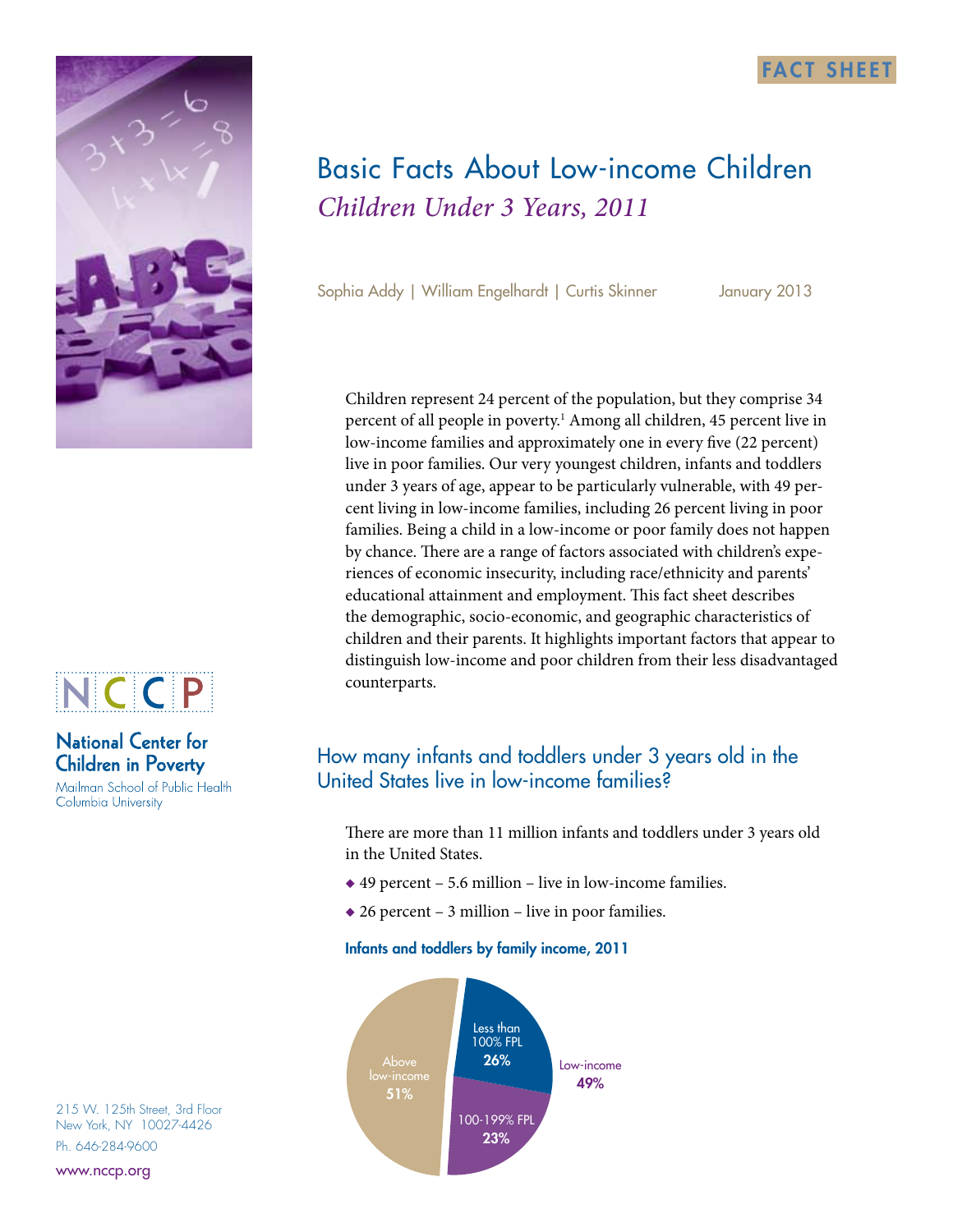## What was the federal poverty level (FPL) in 2011?<sup>2</sup>

- ◆ \$22,350 for a family of four.
- ◆ \$18,530 for a family of three.
- $\triangle$  \$14,710 for a family of two.

### Is a poverty-level income enough to support a family?

Research suggests that, on average, families need an income equal to about two times the federal poverty level to meet their most basic needs.3 Families with incomes below this level are referred to as low income:

- ◆ \$44,700 for a family of four.
- ◆ \$37,060 for a family of three.
- ◆ \$29,420 for a family of two.

These dollar amounts approximate the average minimum income families need to make ends meet, but actual expenses vary greatly by locality. In 2011, the cost of meeting basic family needs was about \$64,000 per year in Los Angeles for a family of four. In 2010, the cost was \$57,000 in Newark, N.J., \$47,000 in Billings, Mont., and \$42,000 in Jackson, Miss.4

## What is the 2012 federal poverty level (FPL)?

- ◆ \$23,050 for a family of four.
- ◆ \$19,090 for a family of three.
- ◆ \$15,130 for a family of two.

## Has the percentage of infants and toddlers living in lowincome and poor families changed over time?

The percentage of infants and toddlers living in low-income families (both poor and near poor) has been *on the rise* – increasing from 44 percent in 2006 to 49 percent in 2011. During this time period, the

overall number of the very youngest children (children under 3 years old) decreased by 4 percent while the number who were low-income and poor increased by 7 percent and 17 percent, respectively.

### Percentage change of infants and toddlers living in low-income and poor families, 2006–2011

|            | 2006      | 2011      | <b>Percent change</b> |
|------------|-----------|-----------|-----------------------|
| Low-income | 5,211,591 | 5,592,674 | $7\%$                 |
| Poor       | 2,535,419 | 2,967,444 | 17%                   |

### Infants and toddlers living in low-income and poor families, 2006–2011

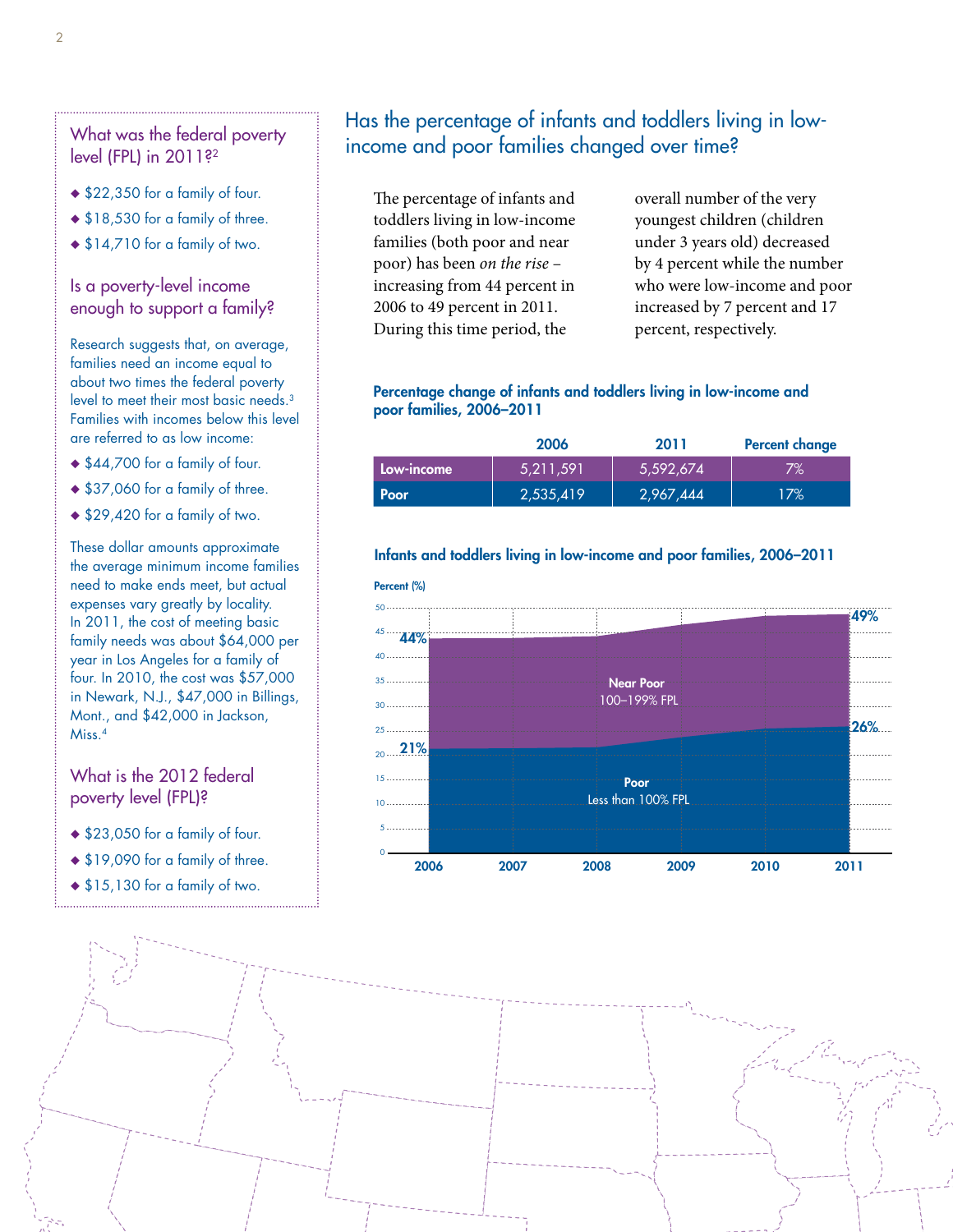# How do infants and toddlers compare to the rest of the population?

The percentage of infants and toddlers in low-income families surpasses that of adults. In addition, children less than 3 years old are nearly three times as likely as adults 65 years and older to live in poor families.



#### Family income by age, 2011

## Does the percentage of children in low-income families vary by children's age?

The overall percentages of children living in low-income and poor families mask important variations by age. Although children under 3 years of age represent 16 percent of the population under 18 years, they are disproportionately low income.

- ◆ 49 percent of children under 3 years old– 5.6 million – live in low-income families.
- ◆ 44 percent of children ages 3 through 17 years old  $-26.8$ million – live in low-income families.



#### Percentage of children in low-income and poor families by age, 2011

Percentages may not add to 100 due to rounding.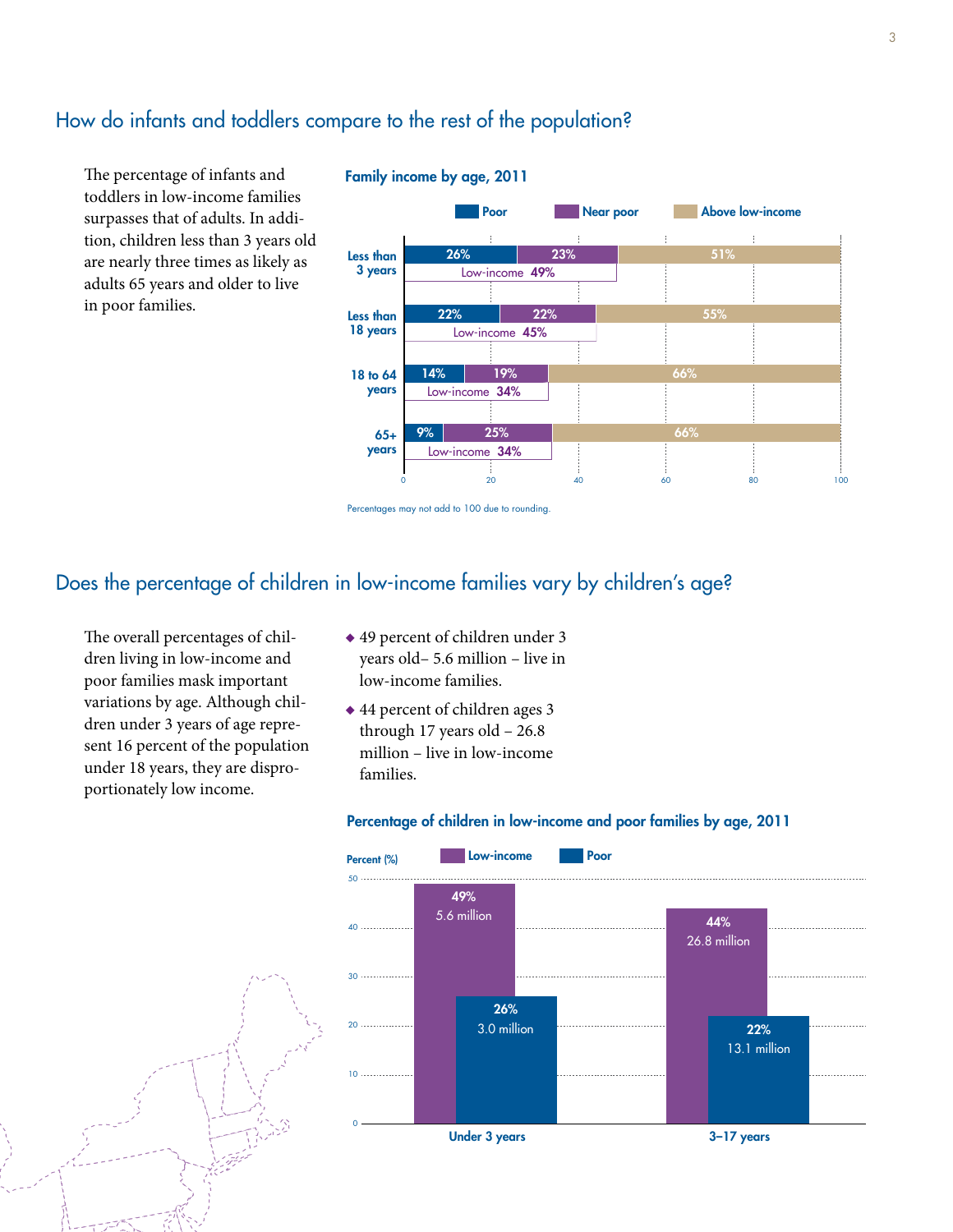# Does the percentage of infants and toddlers in low-income families vary by race/ethnicity?<sup>5</sup>

Although black, American Indian, and Hispanic infants and toddlers are disproportionately low income, whites comprise the largest group of low-income infants and toddlers (37 percent).

- ◆ 35 percent of white infants and toddlers – 2.1 million – live in low-income families.
- ◆ 71 percent of black infants and toddlers – 1.1 million – live in low-income families.
- ◆ 30 percent of Asian infants and toddlers – 0.1 million – live in low-income families.
- ◆ 69 percent of American Indian infants and toddlers – about 62,000 – live in low-income families.
- ◆ 47 percent of infants and toddlers of some other race – 0.3 million – live in low-income families.
- ◆ 67 percent of Hispanic infants and toddlers – 2 million – live in low-income families.



Percentages may not add to 100 due to rounding.

### Percentage of infants and toddlers in low-income and poor families by race/ethnicity, 2011



## Does the percentage of infants and toddlers in low-income families vary by parents' country of birth?<sup>6</sup>

- ◆ 65 percent of infants and toddlers with immigrant parents – 1.3 million – live in low-income families.
- ◆ 46 percent of infants and toddlers with native-born parents – 4 million – live in low-income families.

Race/ethnicity among infants and toddlers by family income, 2011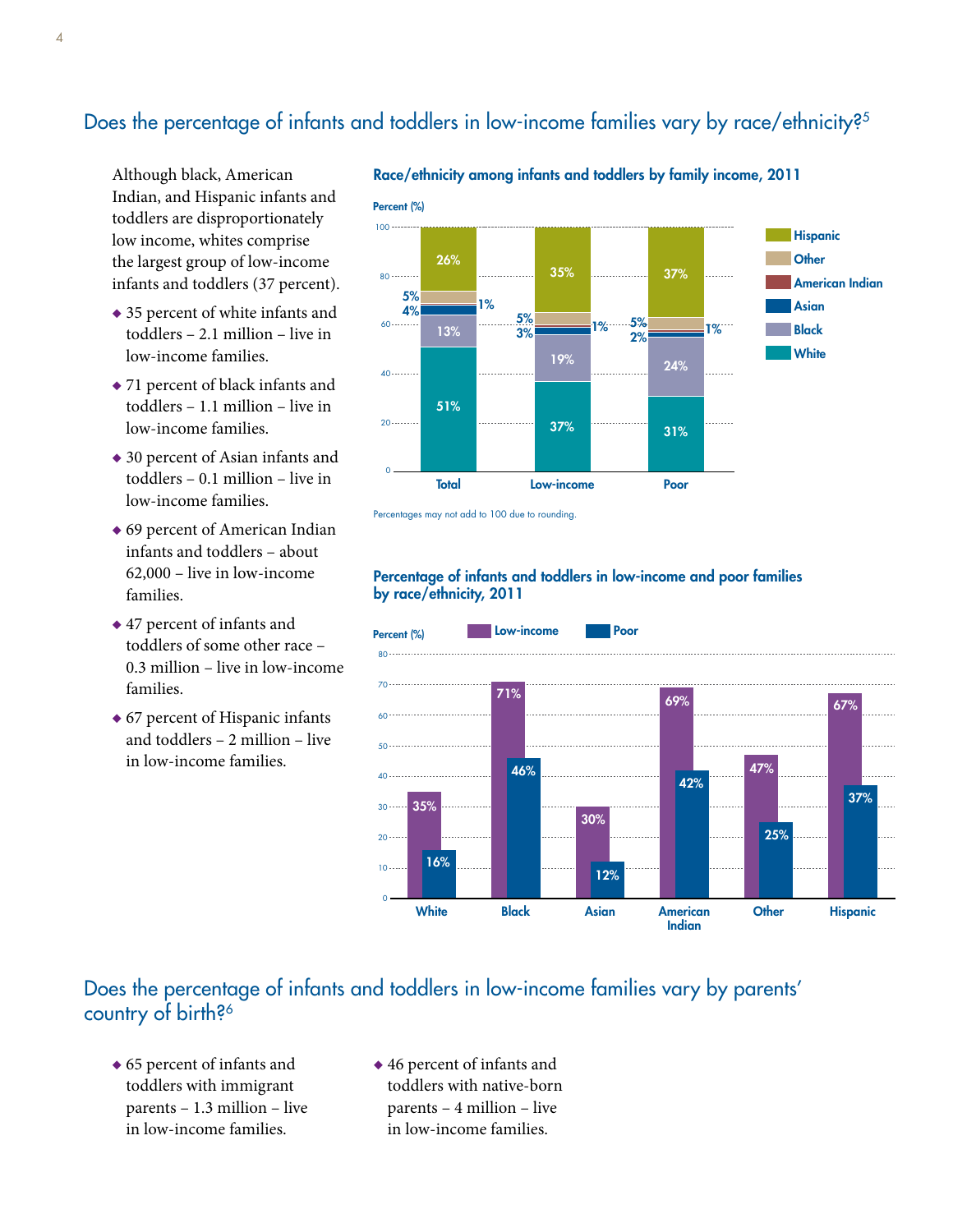# What are the family characteristics of low-income and poor infants and toddlers?

### *Parents' Education7*

Higher levels of parents' education decrease the likelihood that a child will live in a low-income or poor family. Yet, nearly one-half (46 percent) of low-income and over one-third (38 percent) of poor infants and toddlers have a parent with at least some college.

- ◆ 88 percent of infants and toddlers with parents who have less than a high school degree – 1.3 million – live in low-income families.
- ◆ 73 percent of infants and toddlers with parents who have a high school degree but no college – 1.7 million – live in low-income families.
- ◆ 34 percent of infants and toddlers with at least one parent who has some college or more education – 2.6 million – live in low-income families.

#### *Parents' Employment8*

Although infants and toddlers with a full-time, year-round employed parent comprise about 43 percent of the low-income population, they are less likely to be living in a low-income family, compared to infants and toddlers with parents who work part-time/partyear or who are not employed.

- ◆ 32 percent of infants and toddlers with at least one parent who works full-time, yearround – 2.4 million – live in low-income families.
- ◆ 75 percent of infants and toddlers with at least one parent who works part-time or part-





Percentages may not add to 100 due to rounding.

#### Percentage of infants and toddlers in low-income and poor families by parents' employment and education, 2011



year – 2 million – live in lowincome families.

◆ 87 percent of infants and toddlers with no employed parents – 1.2 million – live in low-income families.

#### *Family Structure*

Forty-six percent of children under 3 years of age in low-income families – 2.5 million – and 34

percent of children under 3 years old in poor families – 1.0 million – live with married parents.

- ◆ 34 percent of infants and toddlers with married parents – 2.5 million – live in low-income families.
- ◆ 76 percent of infants and toddlers with a single parent – 3 million – live in low-income families.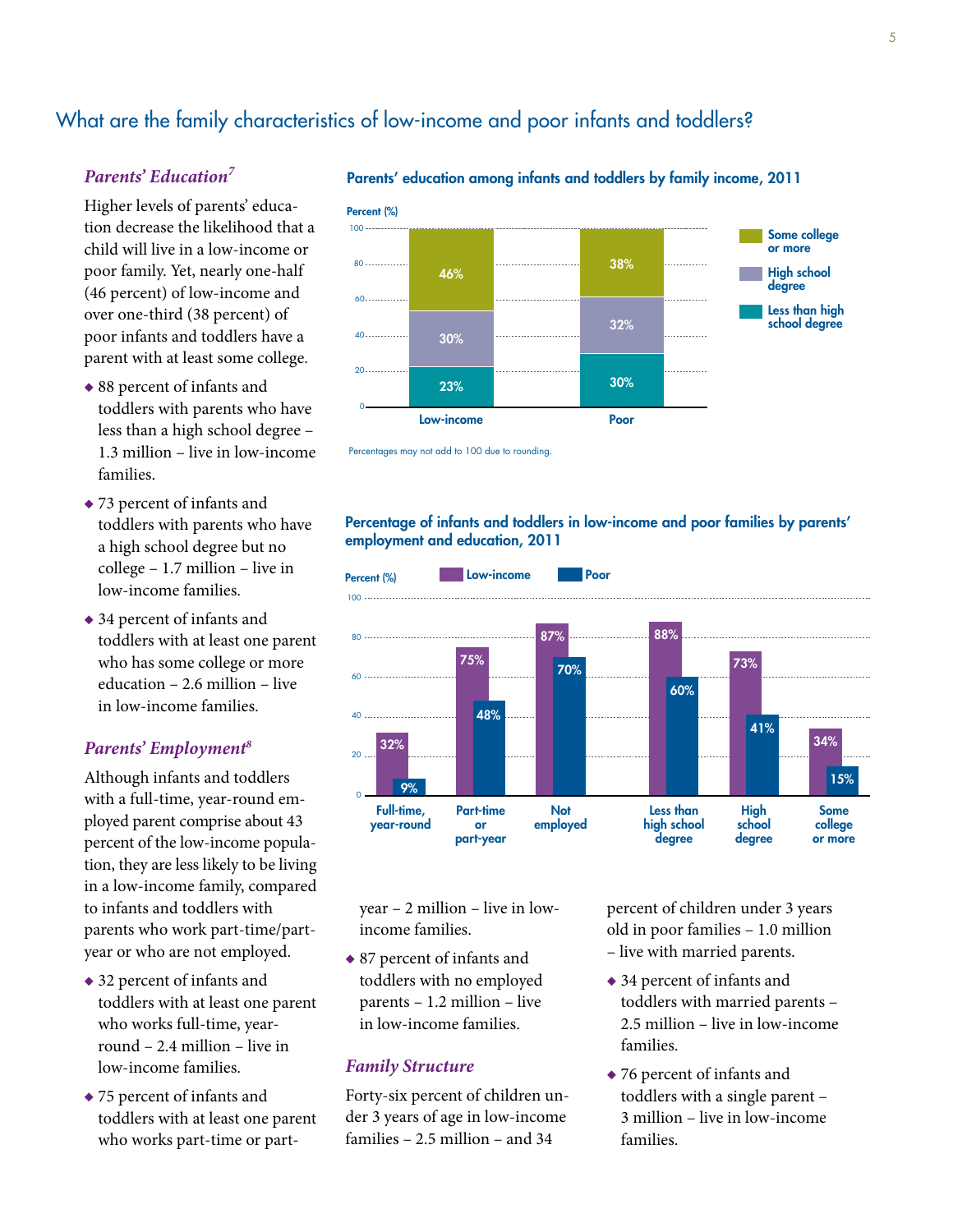# Does the percentage of infants and toddlers in low-income families vary by where they live?

### *Region*

The percentage of infants and toddlers in low-income families varies substantially by region.

- ◆ 41 percent of infants and toddlers in the Northeast – 0.7 million – live in low-income families.
- ◆ 47 percent of infants and toddlers in the Midwest – 1.2 million – live in low-income families.
- ◆ 53 percent of infants and toddlers in the South – 2.3 million – live in low-income families.
- ◆ 49 percent of infants and toddlers in the West – 1.4 million – live in low-income families.

## *Type of Area*

Similarly, infants and toddlers living in rural areas are more likely to live in low-income families compared to those living in urban areas.

- ◆ 47 percent of infants and toddlers in urban areas – 4.3 million – live in low-income families.
- ◆ 58 percent of infants and toddlers in rural areas – 1 million – live in low-income families.

## *Residential Instability and Home Ownership*

Research suggests that stable housing is important for healthy child development.<sup>9</sup> However, infants and toddlers living in low-income families are more likely than other children to have moved in the past year and to live in families that rent a home.





#### Residential instability and home ownership among infants and toddlers by family income, 2011



- ◆ 29 percent of infants and toddlers in low-income families – 1.6 million – moved in the last year.
- ◆ 17 percent of infants and toddlers in families with higher income – 1 million – moved in the last year.
- ◆ 70 percent of infants and toddlers in low-income families – 3.9 million – live with a family that rents a home.
- ◆ 26 percent of infants and toddlers in families with higher income – 1.5 million – live with a family that rents a home.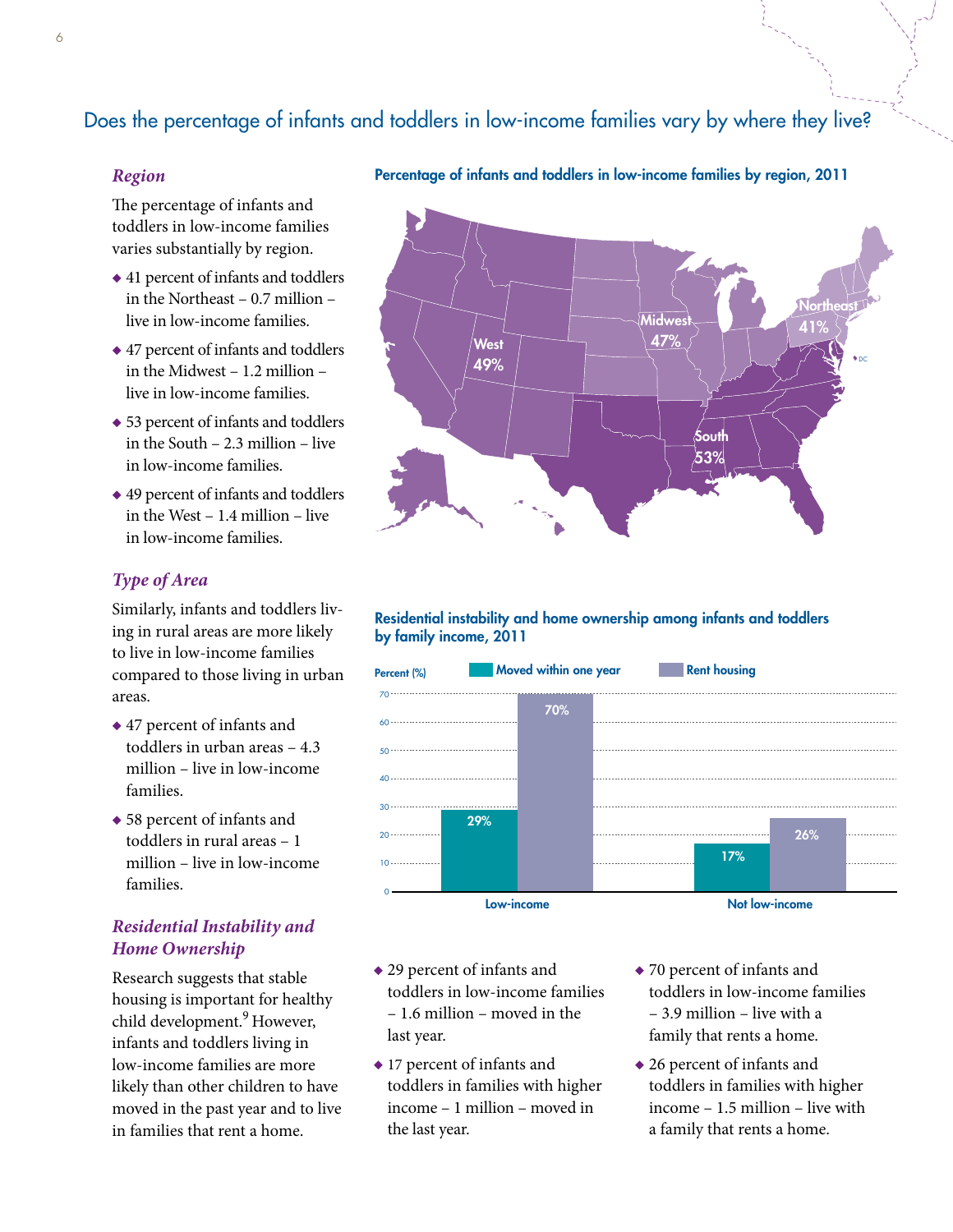

## Are infants and toddlers in low-income families covered by health insurance?<sup>10</sup>

Among all infants and toddlers, approximately 7 percent in lowincome families and 7 percent in poor families are uninsured. Consistent with research suggesting older children are particularly at risk of being uninsured, infants and toddlers are less likely to be without health insurance coverage compared to older children.<sup>11</sup> Public insurance reaches the largest share of economically disadvantaged infants and toddlers, covering about three-fourths (75 percent) of these children in lowincome families and 86 percent of these children in poor families.

- ◆ 7 percent of infants and toddlers living in low-income families – 0.4 million – are uninsured.
- ◆ 22 percent of infants and toddlers living in low-income families – 1.2 million – are covered by private insurance.
- ◆ 75 percent of infants and toddlers living in low-income families – 4.2 million – are covered by public insurance.



### Type of health insurance coverage among infants and toddlers by family income, 2011



### Percentage of children uninsured in low-income and poor families by age, 2011